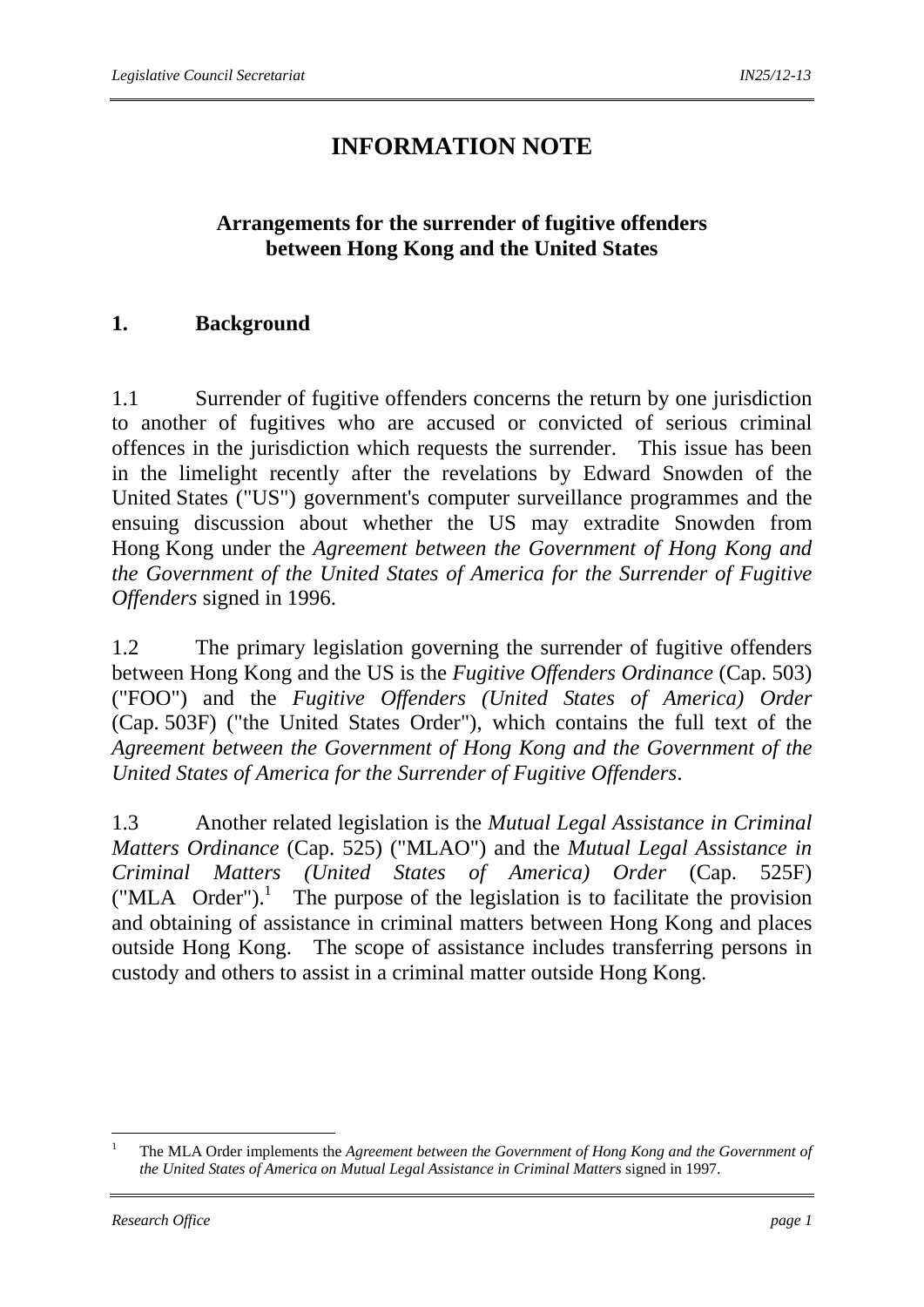1.4 Sections 19 and 20 of the *Immigration Ordinance* (Cap. 115) are also relevant for the Snowden case as they provide for removal and deportation of persons under certain circumstances. The *Immigration Ordinance* also provides for, among other things, a process for determining claims made by persons in Hong Kong for non-refoulement protection under Article 3 of the *United Nations Convention Against Torture and Other Cruel, Inhuman or Degrading Treatment or Punishment*. A person may claim non-refoulement protection in Hong Kong under the *Immigration Ordinance* only after his or her limit of stay has expired or a surrender request has been made against the person concerned.<sup>2</sup>

1.5 This information note highlights the regulatory framework governing the surrender of fugitive offenders between Hong Kong and the US based on the relevant legislation mentioned above. It covers, among other things, general restrictions on surrender, procedural safeguards for the alleged fugitive, and the circumstances under which a request for assistance in criminal matters shall be refused.

# **2. Fugitive Offenders Ordinance and Fugitive Offenders (United States of America) Order**

- 2.1 FOO was enacted in April 1997 to provide for:
	- (a) the surrender to certain places outside Hong Kong of persons wanted for prosecution, or for imposition or enforcement of a sentence, in respect of certain offences against the laws of those places; and
	- (b) the treatment of persons wanted for prosecution, or for imposition or enforcement of a sentence, in respect of certain offences against the law of Hong Kong who are surrendered from places outside Hong Kong.

 $\frac{1}{2}$ See Young, S.N.M. (2013).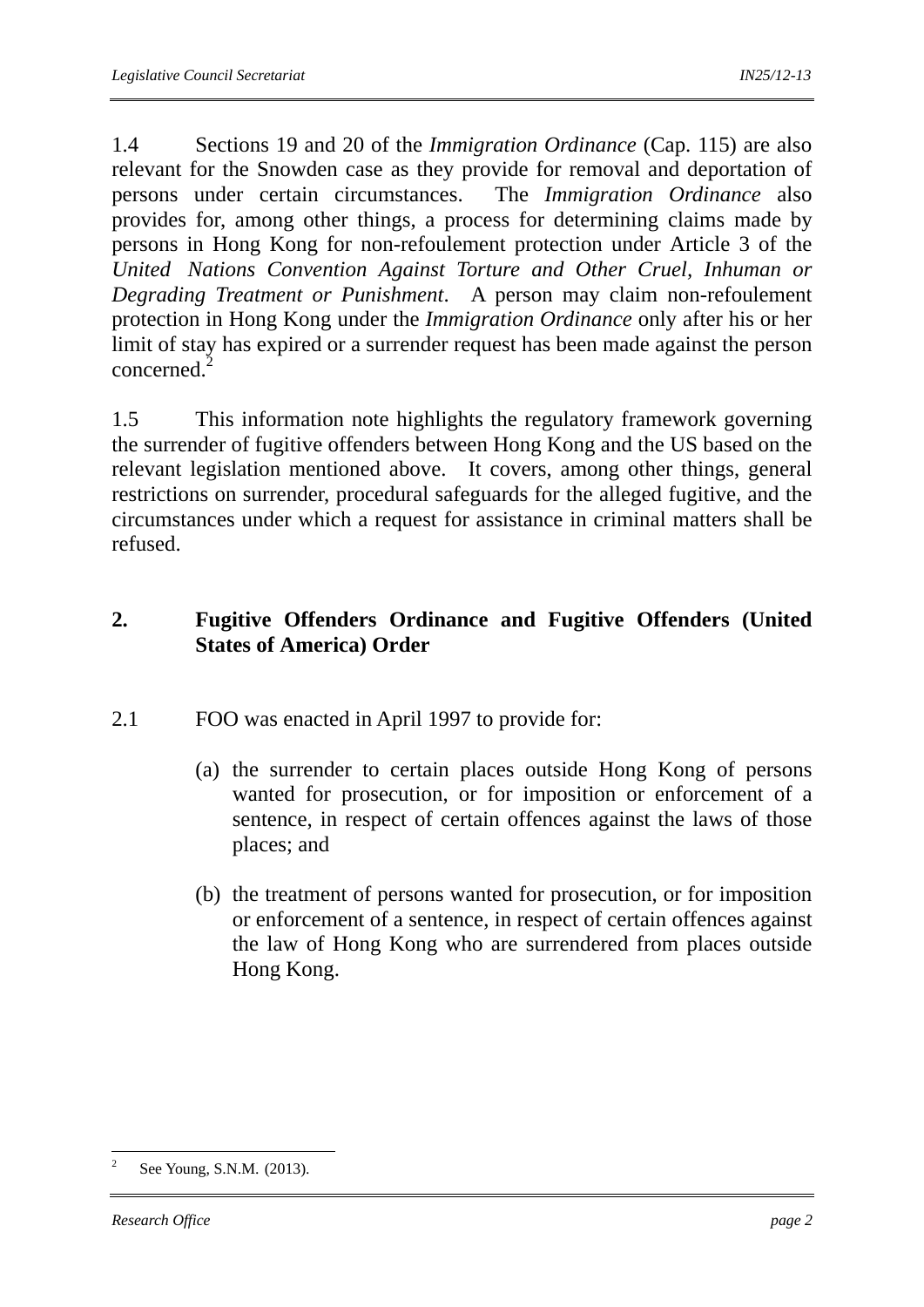2.2 Pursuant to section 3 of FOO, the Chief Executive in Council made the United States Order to implement the bilateral arrangements for surrender of fugitive offenders with the  $\overline{US}^3$  FOO and the United States Order set out the principles and procedure of the surrender of fugitive offenders as discussed below.

### Persons liable to be surrendered

2.3 Section 4 of FOO provides that a person in Hong Kong who is wanted in a prescribed place for prosecution, or for the imposition or enforcement of a sentence, in respect of a relevant offence against the law of that place may be arrested and surrendered to that place in accordance with the provisions of FOO. The term "prescribed place" is defined under section 2(1) of FOO to mean a place outside Hong Kong to or from which a person may be surrendered pursuant to prescribed arrangements.

## Relevant offences

2.4 Section  $2(2)$  of  $FOO<sup>4</sup>$  and Article 2 of the United States Order define an extraditable offence as a conduct which (a) amounts to an offence in both the requesting Party and Hong Kong, and (b) is punishable under the law of both parties by imprisonment for more than 12 months, or any greater punishment. The United States Order lists 36 offences for which surrender of fugitive offenders shall be granted, which include the offences involving the unlawful use of computers.

#### General restrictions on surrender

2.5 Section 5 of FOO provides for general restrictions on surrender. For example, a fugitive shall not be surrendered if it appears to an appropriate authority that:

> (a) the offence in respect of which such surrender is sought is an offence of a political character;

1

<sup>3</sup> Under section 3 of FOO, the Chief Executive in Council may, in relation to any arrangements for the surrender of fugitive offenders, by order, direct that the procedures in the *Ordinance* shall apply as between Hong Kong and the place outside Hong Kong to which the arrangements relate, subject to the limitations, restrictions, exceptions and qualifications, if any, contained in the order.

Schedule 1 to FOO provides a detailed description of offences for the purposes of the *Ordinance*.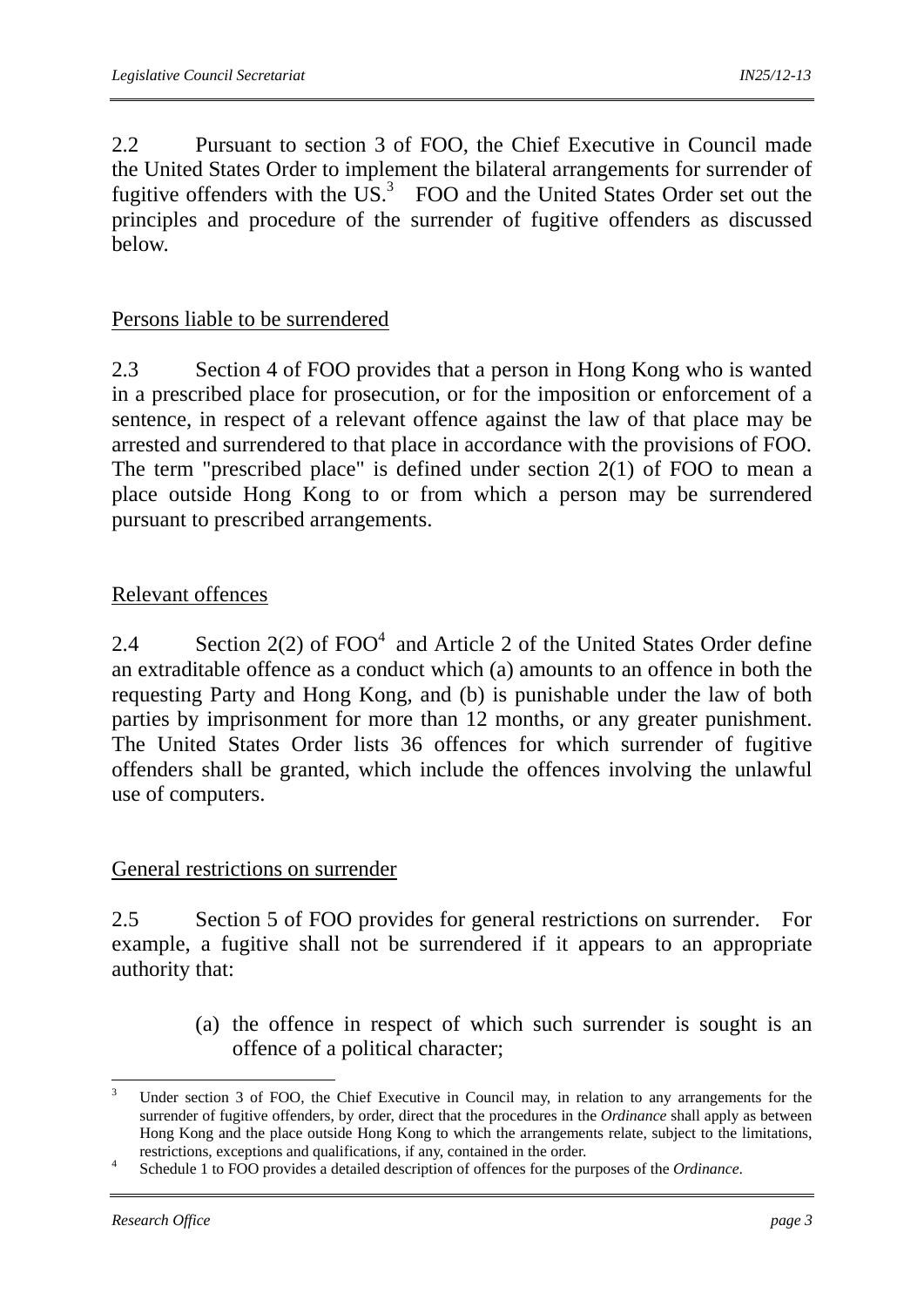- (b) the offence in respect of which such surrender is sought was prosecuted in his or her absence and a conviction obtained; and the fugitive has not had an opportunity of being tried in his or her presence for that offence, and if surrendered, would not have an opportunity of being re-tried in his or her presence for that offence;
- (c) the request for surrender has been made for the purpose of prosecuting or punishing the fugitive on account of his or her race, religion, nationality or political opinions;
- (d) the fugitive might, if surrendered, be prejudiced at his or her trial or punished, detained or restricted in his or her personal liberty by reason of his or her race, religion, nationality or political opinions;
- (e) the fugitive has already been tried or acquitted or convicted and served his or her sentence – for the offence in question (i.e. the double jeopardy rule);
- (f) there is no guarantee that the fugitive would not be tried for a crime other than that for which his or her surrender was ordered (i.e. the requirement of specialty); and
- (g) there is no guarantee that the fugitive would not be surrendered to a third jurisdiction.

2.6 The United States Order also provides for similar grounds for refusing the surrender of fugitive offenders to prescribed places. In particular, Article 6(1) provides that "a fugitive offender shall not be surrendered if the offence of which that person is accused or was convicted is an offence of a political character". In addition, Article 16 (entitled "Specialty") stipulates that "a fugitive offender who has been surrendered shall not be proceeded against, sentenced or detained with a view to the carrying out of a sentence for any offence committed prior to his surrender".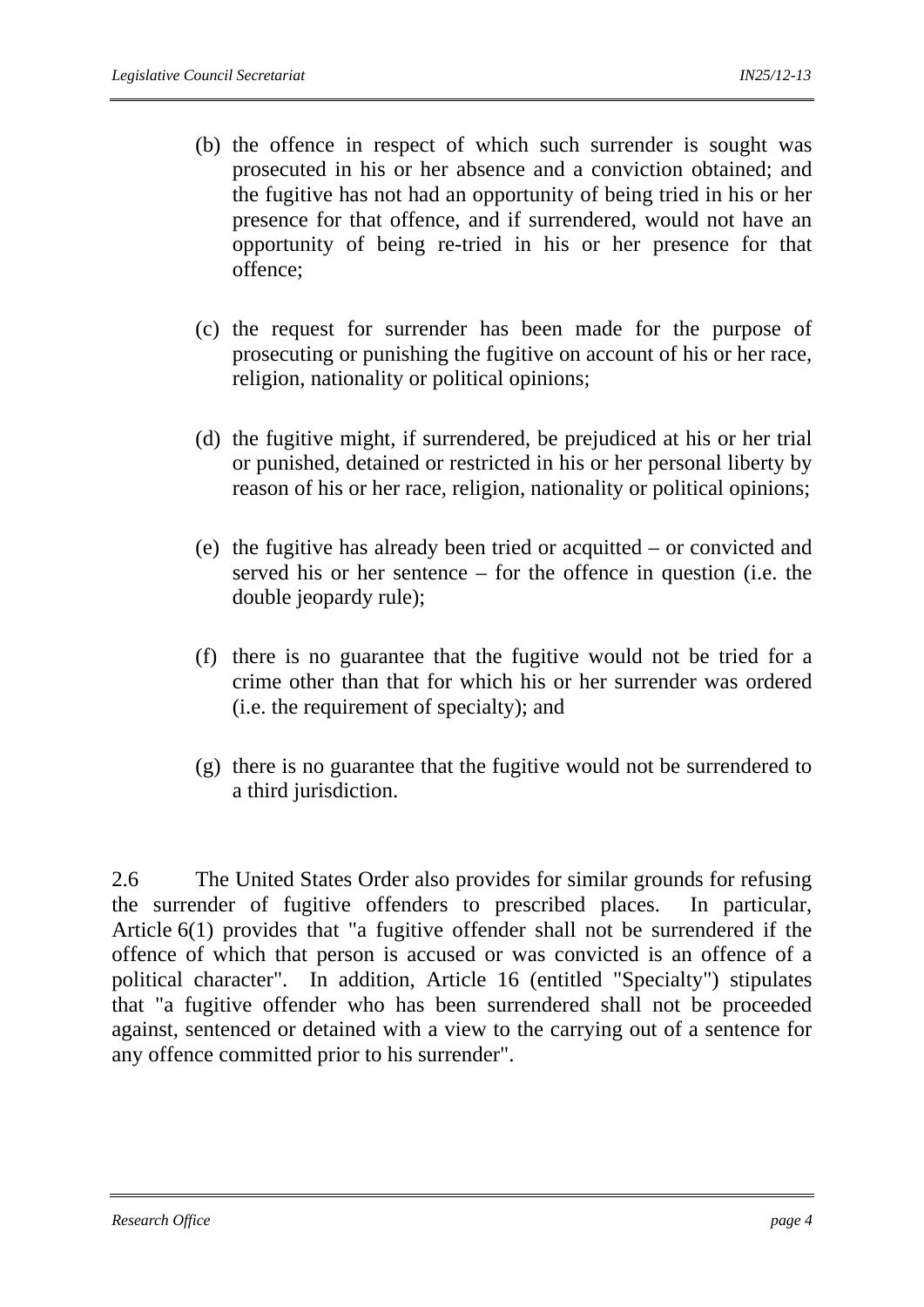# Procedural safeguards

2.7 Part II of FOO sets out the procedure for the surrender of persons from Hong Kong to places outside Hong Kong pursuant to prescribed arrangements. A magistrate may issue a warrant for the arrest of a person on the receipt of an authority to proceed issued by the Chief Executive. A person arrested shall be brought as soon as practicable before a magistrate.

2.8 The court of committal shall hear the case. Neither the court of committal nor any other court shall remand on bail the person arrested unless it is satisfied that there are special circumstances justifying such remand. Where the court of committal refuses to make an order of committal in respect of a person, the prescribed place seeking that person's surrender may question by way of appeal the proceeding on the ground that it is wrong in law by making an application to the court to state a case for the opinion of the Court of First Instance on the question of law involved. If the Court of First Instance dismisses the appeal, the prescribed place may appeal to the Court of Appeal and may further appeal to the Court of Final Appeal. A person in relation to whom an order of committal has been made shall not be surrendered if an application for habeas corpus is made in his or her case, so long as proceedings on that application are pending.

2.9 After the person has been committed, the Chief Executive may order the surrender of that person. Nevertheless, under section 13(2A) of FOO, an order for surrender must not be made for the surrender of a torture claimant to a prescribed place if the claimant's torture claim is made in respect of that prescribed place. Section 13(2B) further provides for the suspension of a surrender order which may have been made until the torture claim is finally determined under the *Immigration Ordinance* and for the rescission of the surrender order if the torture claim is accepted as substantiated on final determination.

2.10 The Chief Executive has a general discretion to make no order for surrender where a person has been committed pursuant to an order of committal. An order for surrender may not be made if the offence is punishable with death and the requesting Party fails to give an assurance which satisfies the Chief Executive that the death sentence will not be imposed or carried out. The Chief Executive may also decide to make no order for surrender in the case of a person committed in consequence of a request for surrender if: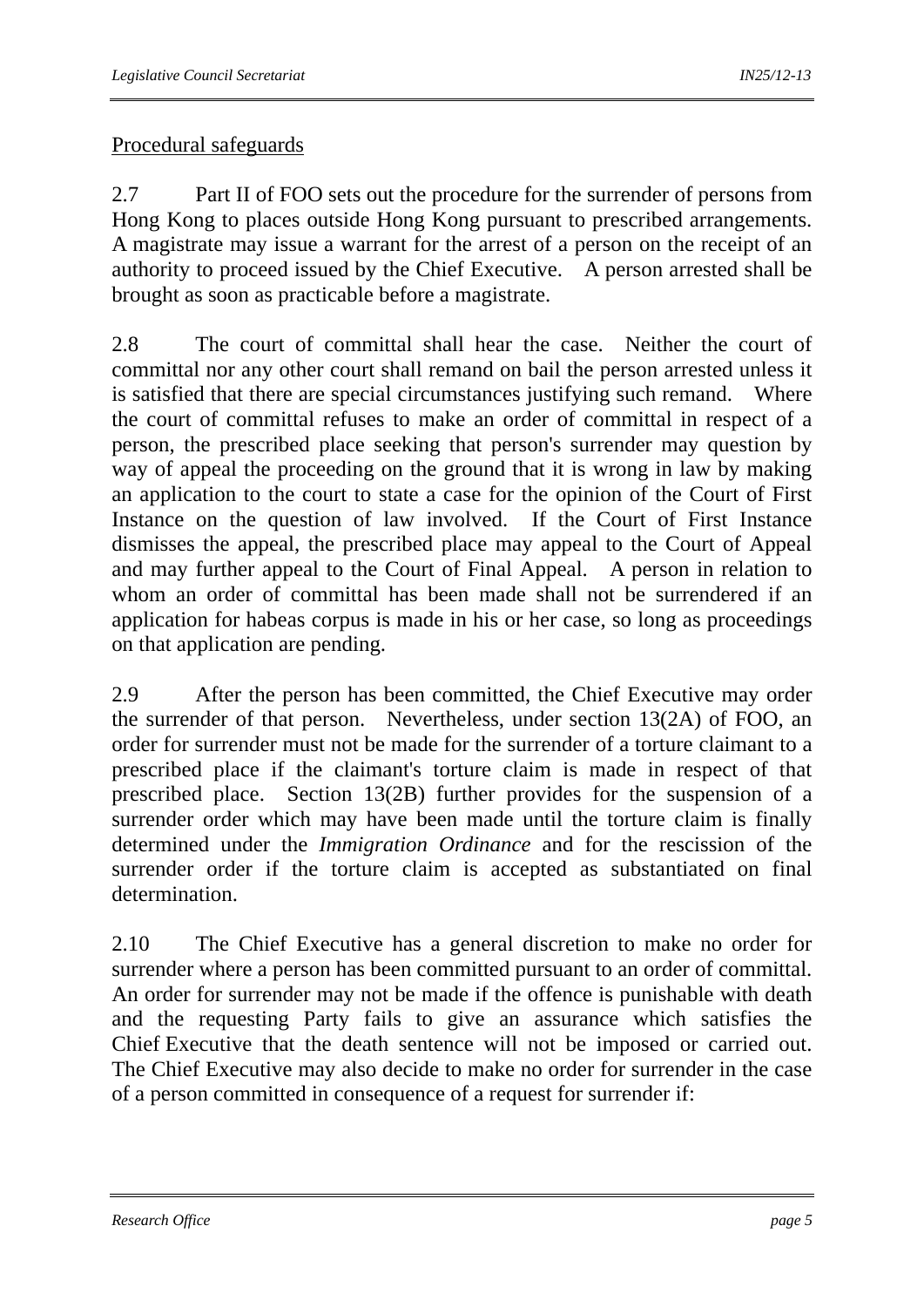- (a) another request for surrender has been made in respect of the person; and
- (b) it appears to the Chief Executive, having regard to all the circumstances of the case and in particular the prescribed arrangements pursuant to which either request is made, that preference should be given to that other request.

#### Notice to the Central People's Government

2.11 Section 24 of FOO requires the Chief Executive to notify the Central People's Government of any surrender proceedings in Hong Kong. In addition, under section 24(3), the Central People's Government may issue an instruction to the Chief Executive to take or not to take an action in relation to those proceedings. Where the instruction is issued on the ground that if the instruction "were not compiled with the interests of the People's Republic of China in matters of defence or foreign affairs would be significantly affected", the Chief Executive shall comply with that instruction. However, no such instruction shall operate to affect the responsibilities that the Chief Executive shall discharge in accordance with law in dealing with any case to which the above subsection applies.

#### **3. Mutual Legal Assistance in Criminal Matters Ordinance and Mutual Legal Assistance in Criminal Matters (United States of America) Order**

3.1 MLAO regulates the provision and obtaining of assistance in criminal matters between Hong Kong and places outside Hong Kong. Hong Kong entered into a bilateral agreement with the US on mutual legal assistance in 1997, and the *Agreement between the Government of Hong Kong and the Government of the United States of America on Mutual Legal Assistance in Criminal Matters* is set out in Schedule 1 to the MLA Order. MLAO and the MLA Order set out, among other things, the scope of assistance in criminal matters and the circumstances under which assistance shall be refused.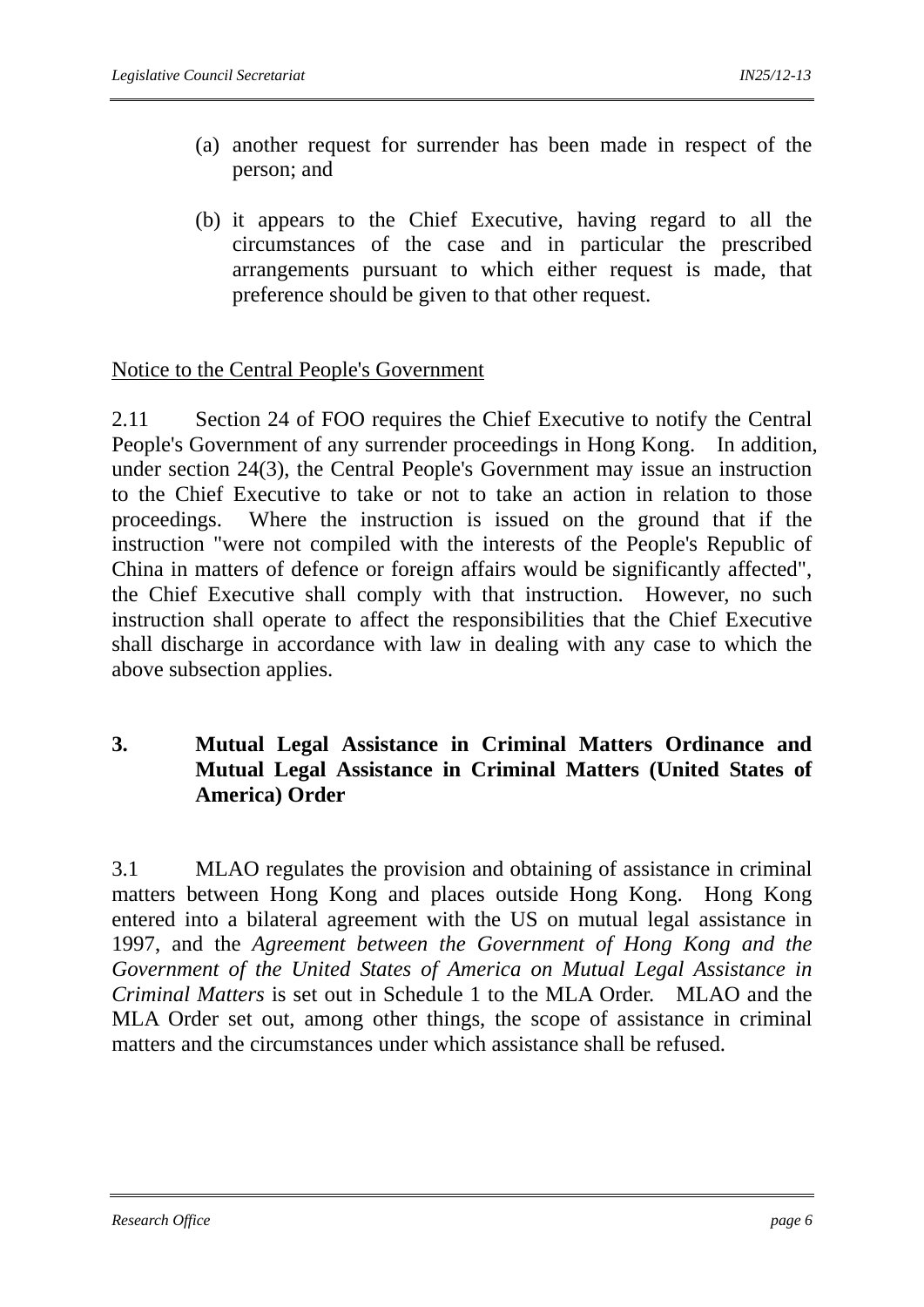#### Scope of assistance

- 3.2 Article 1 of the MLA Order sets out the scope of assistance as follows:
	- (a) taking evidence, testimony, or statements of persons;
	- (b) providing information, documents, records, and items;
	- (c) locating or identifying persons or items;
	- (d) serving documents;
	- (e) transferring persons in custody and others to provide assistance;
	- (f) executing requests for search and seizure;
	- (g) confiscating and forfeiting the proceeds and instrumentalities of crime and otherwise assisting in relation thereto;
	- (h) delivering property, including lending exhibits or other items; and
	- (i) any other form of assistance not prohibited by the law of the requested Party.

#### Limitations on providing assistance

3.3 Article 3(1) of the MLA Order specifies out the circumstances under which a request for assistance in criminal mattes shall be refused. In particular, a request shall be refused if:

- (a) the request for assistance impairs the sovereignty, security, or public order (ordre public) of the US or, in the case of Hong Kong, the sovereign government responsible for the foreign affairs relating to Hong Kong;
- (b) the granting of the request would impair the requested Party's essential interests; or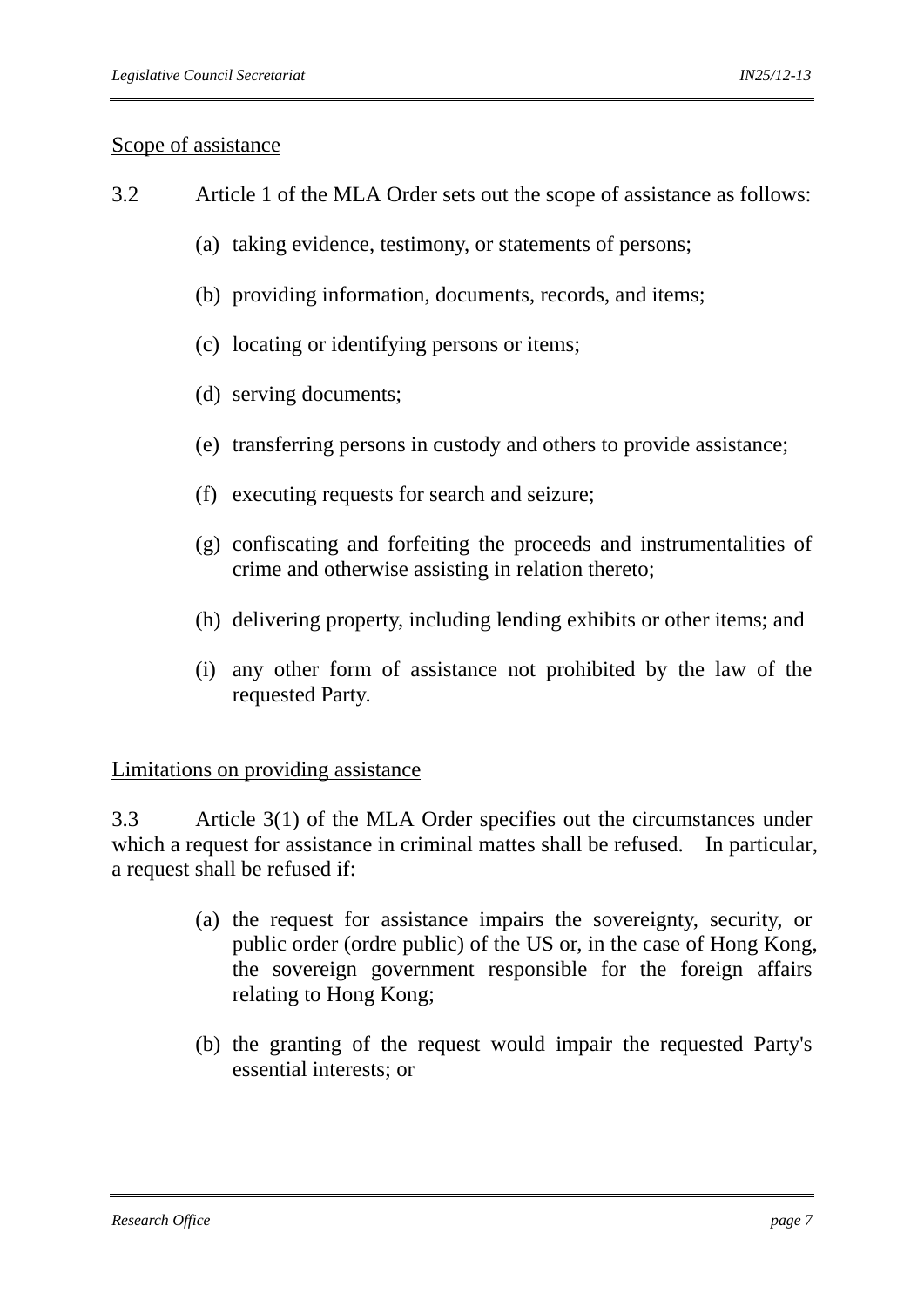(c) the request for assistance relates to a political offence or that there are substantial grounds for believing the request was made for the purpose of prosecuting, punishing, or otherwise proceeding against a person on account of the person's race, religion, nationality, or political opinions.

3.4 The request for assistance in criminal matters can also be refused on the justifications similar to those specified for the general restrictions on surrender of fugitive offenders. MLAO stipulates the grounds for refusal of request for assistance, which include:

- (a) the criminal conduct in question would not have constituted an offence in Hong Kong if it had occurred here (i.e. the double criminality rule);
- (b) the request relates to an offence of a political character (i.e. the political offenses rule);
- (c) the request will result in a person being prejudiced on account of his or her race, religion, nationality or political opinions (i.e. the prejudice rule);
- (d) the request relates to prosecution of a person for an offence in respect of which the person has been convicted, acquitted or pardoned for the offence in question in the requested Party (i.e. the double jeopardy rule); and
- (e) the request relates to an offence punishable with death and the requesting Party fails to give an undertaking that the death sentence will not be imposed or carried out.

# **4. Immigration Ordinance**

4.1 Sections 19 and 20 of the *Immigration Ordinance* provide for removal and deportation of persons under certain circumstances. Specifically, section 19(1) stipulates the circumstances that a removal order may be made against a person requiring him or her to leave Hong Kong. For instance, if the person concerned appears to be an undesirable immigrant who has not been ordinarily resident in Hong Kong for three years or more.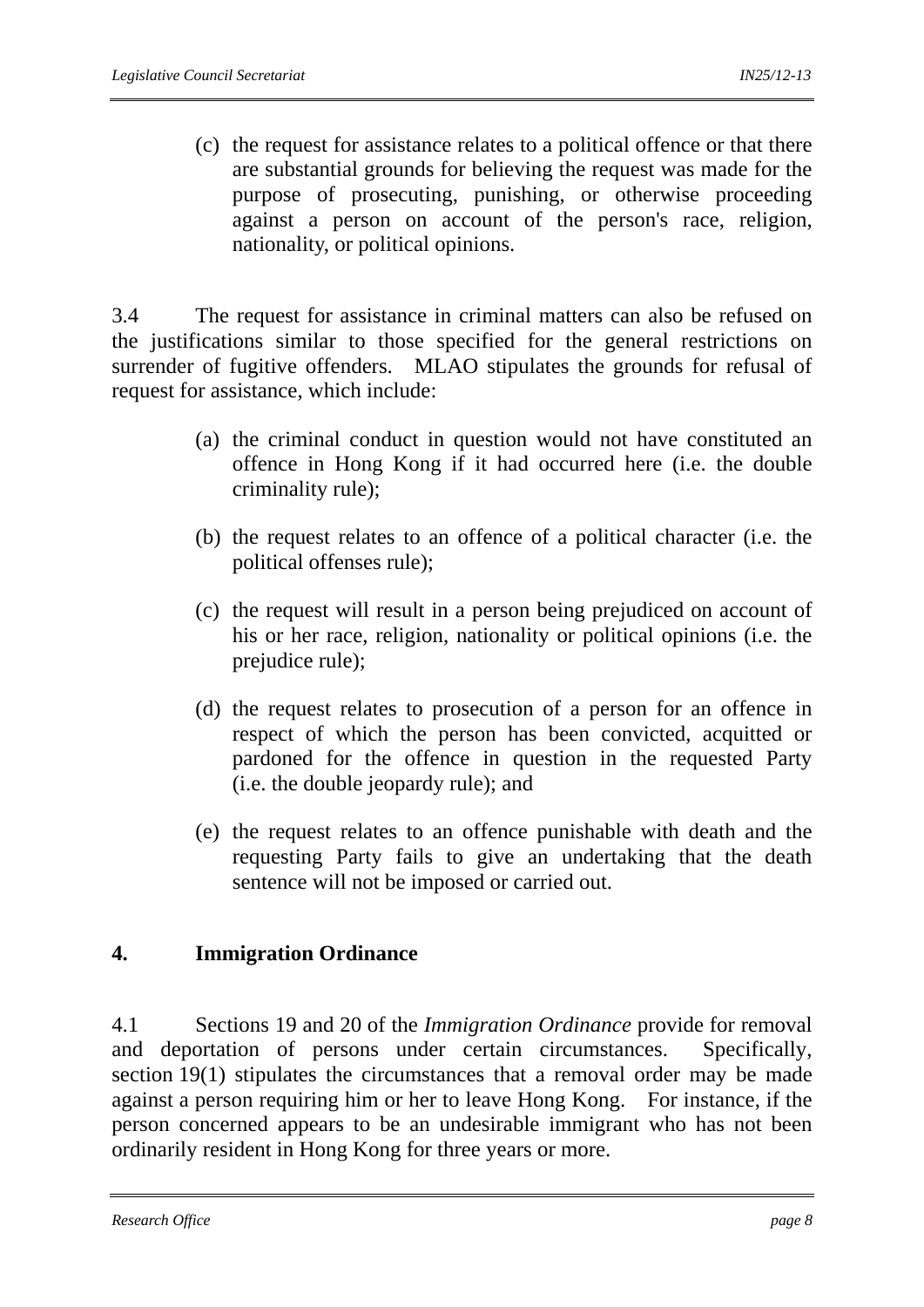4.2 Section 20 of the *Immigration Ordinance* further allows the Chief Executive to make a deportation order against an immigrant if (a) the immigrant has been found guilty in Hong Kong of an offence punishable with imprisonment for not less than two years, or (b) the Chief Executive deems it to be conducive to the public good.

4.3 An amendment to the *Immigration Ordinance* was passed in July 2012 to provide for a statutory scheme for determining torture claims made by persons in Hong Kong for protection under Article 3 of the *United Nations Convention Against Torture and Other Cruel, Inhuman or Degrading Treatment or Punishment*.

4.4 Under section 37W of the *Immigration Ordinance*, a person may claim non-refoulement protection in Hong Kong only if "(a) the person is subject or liable to removal; and (b) apart from a torture risk State, the person does not have a right of abode or right to land in, or right to return to, any other State in which the person would be entitled to non-refoulement protection". Nevertheless, a person whose surrender is requested in surrender proceedings may claim non-refoulement protection in Hong Kong even if the person does not meet the above requirements.

4.5 A person who claims non-refoulement protection in Hong Kong must signify to an immigration officer in writing. The torture claim is initially screened and decided by an immigration officer. The claimant may appeal against the decision of an immigration officer and require a merits review of the case by an independent Torture Claims Appeal Board. Decisions of the Appeal Board are subject to judicial review.

Research Office 18 June 2013 Tel: 3919 3630

*<sup>------------------------------------------------------------------------------------------------------------------------------------------------------</sup> Information notes are compiled for Members and Committees of the Legislative Council. They are not legal or other professional advice and shall not be relied on as such. Information notes are subject to copyright owned by The Legislative Council Commission (The Commission). The Commission permits accurate reproduction of information notes for non-commercial use in a manner not adversely affecting the Legislative Council, provided that acknowledgement is made stating the Research Office of the Legislative Council Secretariat as the source and one copy of the reproduction is sent to the Legislative Council Library.*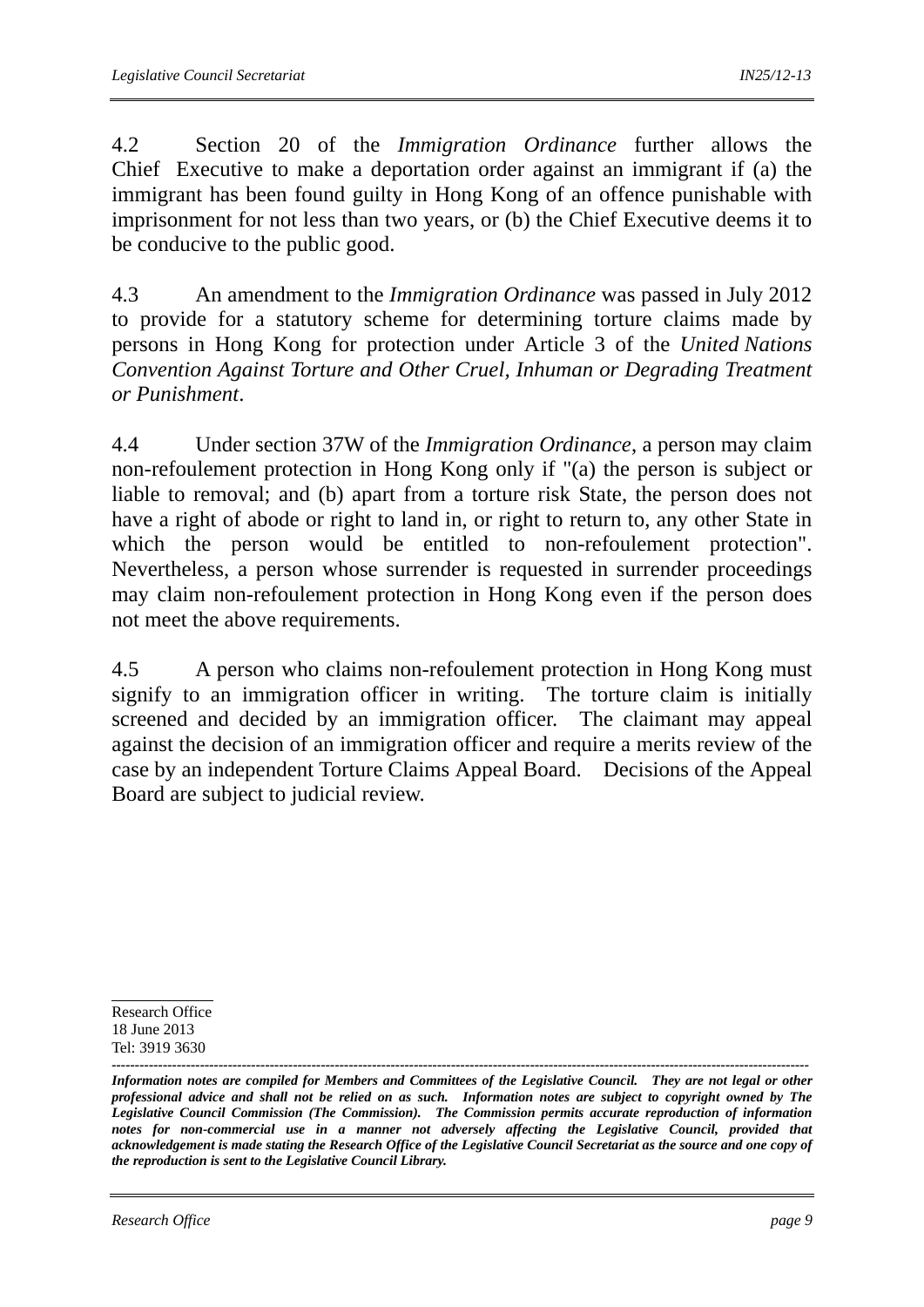## **References**

- 1. *Fugitive Offenders (United States of America) Order* (Cap. 503F). Available from: http://www.legislation.gov.hk/blis\_pdf.nsf/6799165D2F EE3FA94825755E0033E532/3618DF8CBF2A0C7A482575EF00106900/\$ FILE/CAP\_503F\_e\_b5.pdf [Accessed June 2013].
- 2. *Fugitive Offenders Ordinance* (Cap. 503). Available from: http://www.legislation.gov.hk/blis\_pdf.nsf/6799165D2FEE3FA94825755E0 033E532/E3967CE0AF40F7A5482575EF0010009D/\$FILE/CAP\_503\_e\_b 5.pdf [Accessed June 2013].
- 3. *Immigration Ordinance* (Cap. 115). Available from: http://www.legislation.gov.hk/blis\_pdf.nsf/6799165D2FEE3FA94825755E0 033E532/ED717360D64A043E482575EE003DBF1A/\$FILE/CAP\_115\_e b5.pdf [Accessed June 2013].
- 4. Legislative Council Secretariat. (1996) *Legal Service Division Report on Fugitive Offenders Bill Localisation of Laws*. Paper for the House Committee meeting on 8 November 1996. LC Paper No. LS29/96-97.
- 5. Legislative Council Secretariat. (1997a) *Legal Service Division Report on Mutual Legal Assistance in Criminal Matters Bill*. Paper for the House Committee meeting on 25 April 1997. LC Paper No. LS183/96-97.
- 6. Legislative Council Secretariat. (1997b) *Legal Service Division Report on Subsidiary Legislation Gazetted on 9 May 1997*. Paper for the House Committee meeting on 16 May 1997. LC Paper No. LS206/96-97.
- 7. Legislative Council Secretariat. (1997c) *Report of the Bills Committee on the Fugitive Offenders Bill*. Paper for the House Committee meeting on 7 March 1997. LC Paper No. CB(2)1410/96-97.
- 8. Legislative Council Secretariat. (1998) *Legal Service Division Report on Resolutions under Mutual Legal Assistance in Criminal Matters Ordinance (Cap. 525)*. Paper for the House Committee meeting on 30 October 1998. LC Paper No. LS56/98-99.
- 9. Legislative Council Secretariat. (1999) *Second Report of the Subcommittee on the five resolutions made under section 4 of the Mutual Legal Assistance in Criminal Matters Ordinance (Cap. 525)*. Paper for the House Committee meeting on 29 October 1999. LC Paper No. CB(2)182/99-00.